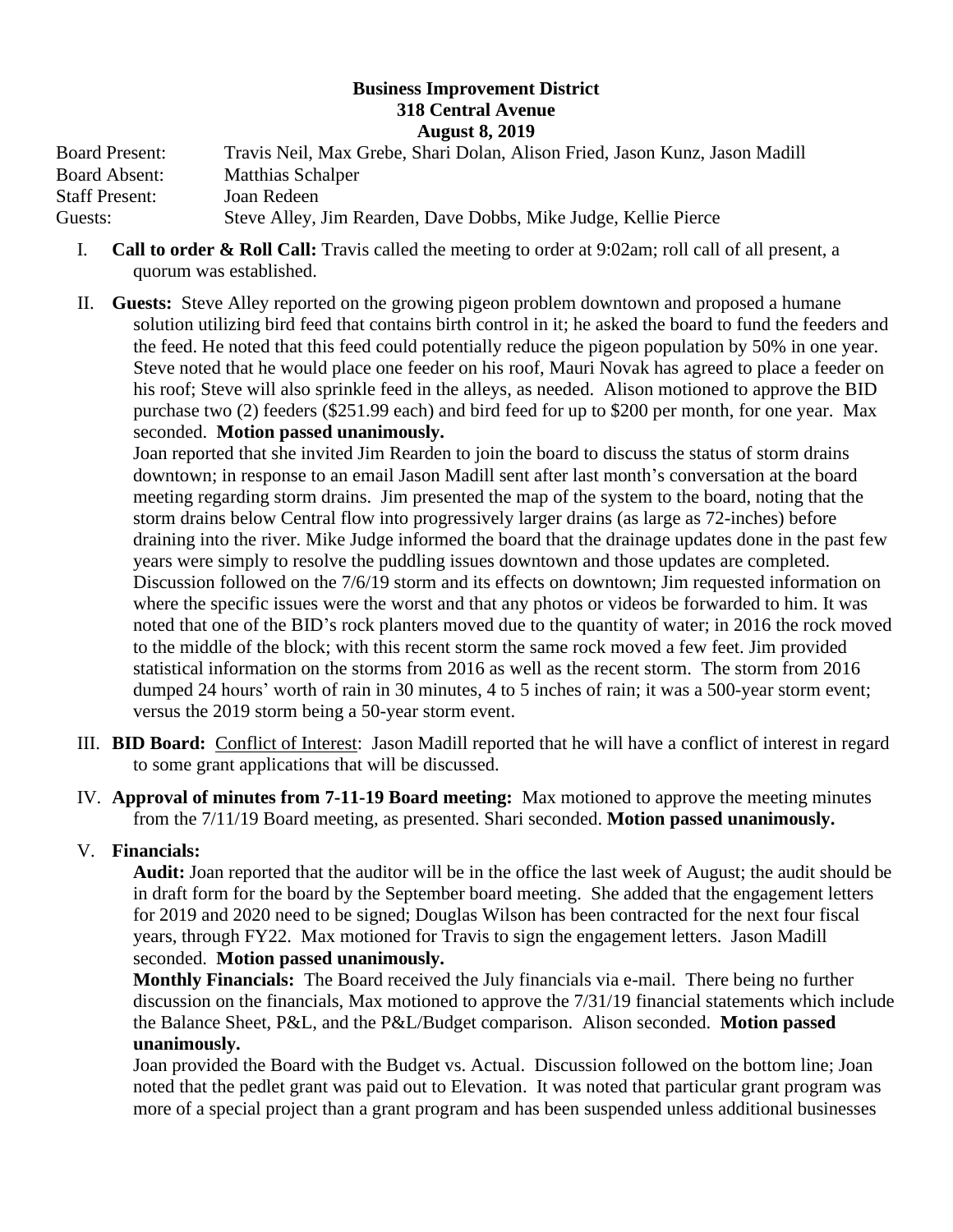come forward and express interest. It was also noted that we will not have a monthly rent expense as we paid the rent for the year. Shari noted that she is working to get the bank rec's done every month.

### VI. **Grant Programs:**

**Grant Applications:** The grant schedule for FY 2020 was provided to the board; grants approved total \$255K.

Grant Applications:

RE Family Services: A Business Incentive Grant was received for 501 Central Ave, Suite 201 for RE Family Services. The Board received the application via email. Their three-year lease is effective September 1; grant will be paid out by October 1 to Stromberg Properties. Max motioned to approve the Business Incentive Grant for \$1,275. Jason Kunz seconded. **Motion passed unanimously.**  DSB Tower: A Façade Grant was received for 21 3<sup>rd</sup> Street North for DSB Tower. The Board received the application via email. The estimate for the work to be done is \$109,020. If approved, they are eligible for a maximum façade grant of \$23,054, which includes the \$1,250 for side/back. Discussion followed regarding the fact that façade grants are one per parcel every five years. The Board recommends that the property owner be advised to maximize the grant as much as possible as they would not be eligible again for five years. Max motioned to approve the façade grant for DSB Tower for a maximum of \$23,054 with the understanding the property owner will be informed of the one façade grant per parcel every five years and given the opportunity to rescind this application and re-submit, if desired. Jason Madill seconded. **Motion passed unanimously.** 

Little Bird Health: A Business Incentive Grant was received for 410 Central Ave, Suite 405 for Little Bird Health. The Board received the application via email. Discussion followed on whether this was a new business to downtown, or not. It was noted that the business owner has never had office space, she was simply using an address of a friend's business to establish herself with insurance. Their fiveyear lease is effective August 1; grant will be paid out by September 1 to Madill Enterprises. Alison motioned to approve the Business Incentive Grant for \$575. Max seconded. Jason Madill abstained. **Motion passed.** 

Little Bird Health: An Interior Grant was received for 410 Central Ave, Suite 405 for Little Bird Health. The Board received the application via email. The estimate for the work to be done totals \$5,900. Shari motioned to approve Little Bird Health for an Interior Grant for a maximum of \$1,770, based on the new business rate of 30%. Max seconded. Jason Madill abstained. **Motion passed.**  Green Path: A Business Incentive Grant was received for 410 Central Ave, Suite 401 for Green Path. The Board received the application via email. Their five-year lease is effective September 1; grant will be paid out by October 1 to Madill Enterprises. Max motioned to approve the maximum Business Incentive Grant for \$2,500. Alison seconded. Jason Madill abstained. **Motion passed.**  Green Path: An Interior Grant application was received for 410 Central Ave, Suite 401 for Green Path. The Board received the application via email. The estimate for the work to be done totals \$57,200. Max motioned to approve Green Path for an Interior Grant for the maximum \$10,000. Alison seconded. Jason Madill abstained. **Motion passed.** Grant criteria:

Max led the discussion of the proposed grant program changes; he recommends separating the interior grant and the developer grant into two separate grant programs. He proposed that the Developer Grant would be for new or remodeled construction within a building serving multiple floors or tenants in a single parcel. The Developer Grant would be available to buildings with multiple tenants; buildings with a single tenant would not be eligible. The point of the Developer Grant is to get common spaces developed so that a developer can bring in tenants. This could also apply to apartment buildings that have common area as well, because that is multiple tenants in one building. Max defined common areas for the Developer Grant to possibly include common hallways/spaces, lobbies, conference spaces, circulation components (hallways, stairways and ramps), elevators (upgrades, installations and modernizations, excluding maintenance), fire sprinklers,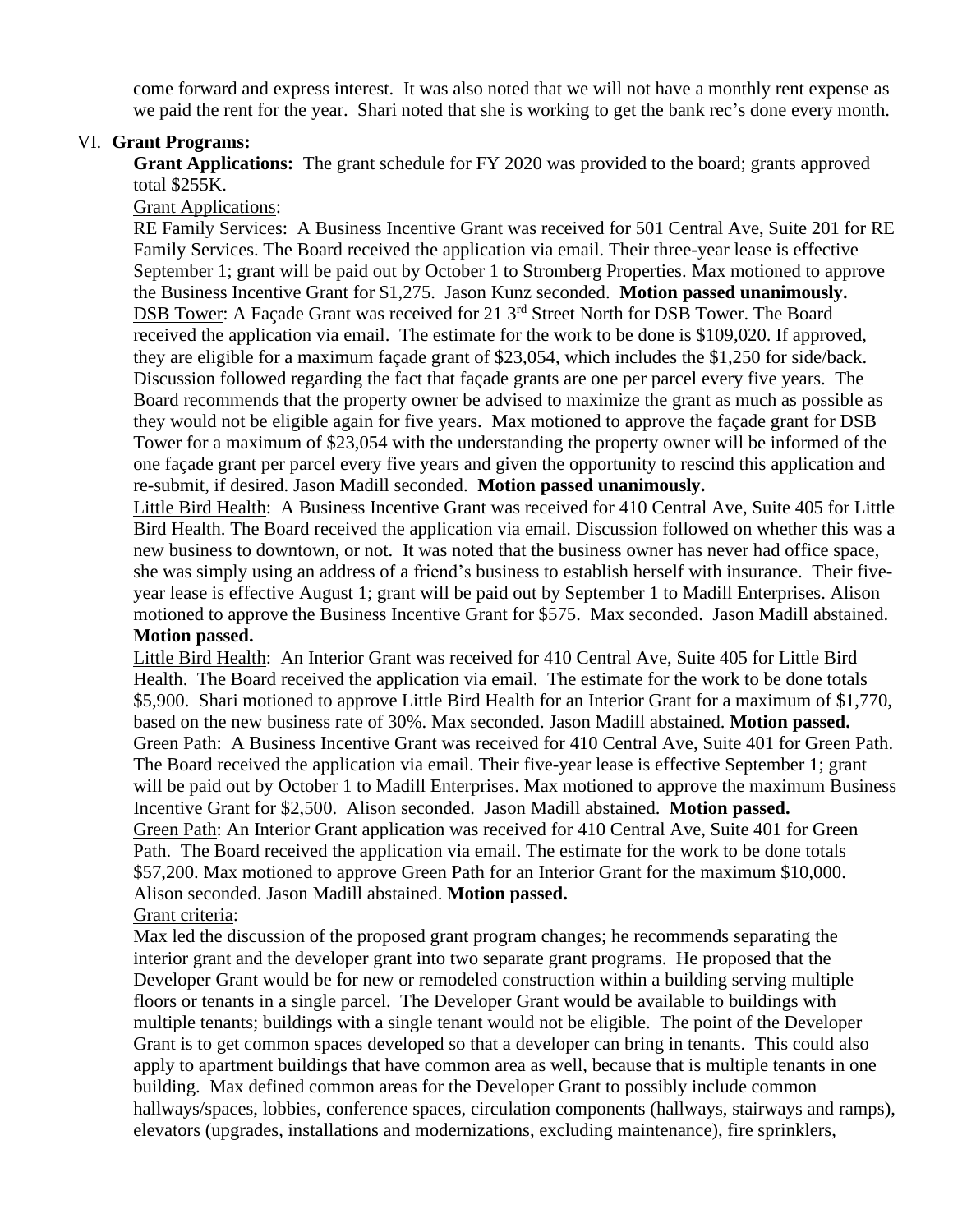components within common spaces, walls, floors, ceilings, lighting and openings and HVAC upgrades (not replacement of an existing unit). Any and all of these components could be included in the Developer Grant. This would clarify the differences between the Interior Grant and the Developer Grant; separating out the two grant programs. The property owner/developer would be eligible for the Developer Grant while the tenant could potentially be eligible for the Interior Grant. Jason Madill recommended separating the elevator/fire sprinkler component from the Developer Grant to make it a stand alone grant program. Discussion followed on maximum payout on grants, potentially putting a maximum on each parcel or annually tied to the budget. Max suggested that the Developer Grant utilize the existing 10% for existing businesses, 20% for expanding and 30% for new businesses with a maximum of \$60,000. Discussion followed on pavement; the board was mixed on including/creating a grant program for pavement. Discussion followed on how effective the BID's grant programs are; it was agreed that the programs have shown great success. The Board agreed that the Developer Grant and the Interior Grant should be two separate grant programs and a developer is not also eligible for an interior grant, that would be the grant program for the tenants. Discussion followed on pavement; Jason Madill would like to see new pavement and seal coating covered. The board couldn't come to consensus on inclusion of seal coating.

#### VII. **Old Business:**

**Beautification:** Flags: Joan reported that the flags are in place on Central Ave.

Mural Festival: Joan reported that the Board received the agreement between the BID and the artist, Cameron Moberg, via email. Joan brought the board up to date on the planning; Cameron has received the applications for both properties as well as artists to be included; he is in the process of reviewing all applications. The Artist Workshop will be held on Friday 8/23 and is all lined up. Cameron is reviewing properties for application of murals; he is due to arrive in town approximately 8/21. Tickets are on sale for the walking tours on Saturday 8/24, there will be tours provided at 11am, 1pm and 3pm; the tours will show current works of art, and the murals as they are being installed. The tours will start in Davidson Plaza with Charlie Russell sharing his history; we'll venture over to CHJW and see the Paris Gibson mural and Paris Gibson will share some history; they'll then walk to a mural being installed; followed by more art that already exists, etc. The 11am tour will end at Celtic Cowboy, the 1pm tour will end at Mighty Mo and the 3pm tour will end at Enbar. Travis inquired about the City re-painting the Gibson Park bandshell; discussion followed on pursuing grants so that murals can be installed outside of the BID. Discussion on last year's mural installations; it was noted that NWGF funded last year's installation. The website has been updated to include ArtsFest MONTANA; donations are being accepted via the website. Jason Kunz inquired about payment for video/photo documentation of the event; Joan noted that Tourism has contracted with Banik to do time-lapse and record the installation. Max motioned to approve the agreement with Cameron Moberg. Jason Madill seconded. **Motion passed unanimously.** 

Trash Enclosures: Joan reported that there is a high school AP Art student who is being mentored by Dodie Pinski, who completed the trash enclosure in front of Belles & Lace. This one is our experiment to determine what they cost; it should be completed before school starts.

**Downtown Great Falls Association:** Kellie reported that tonight is the final Music on the Mo; the final Summer Jam is next Wednesday; Night Market is Friday 8/23; Uptown goes Downtown is 9/13 with the University of Providence.

**Downtown Partnership:** Staffing: Joan reported that the Board received the proposal for personnel that GFDA has presented to the BID via email. Discussion followed on DDP personnel and what that would look like; it was noted that the BID increased their salary budget line item by \$25K to provide for DDP staffing. Discussion followed that the staff person be placed in the Downtown office and their focus will be the Downtown master plan boundaries; the Board requested that the individual report monthly to the BID board; discussion followed on who this individual will be supervised by. It was noted that they will be a GFDA staff person. Joan noted that what the Board has received is a